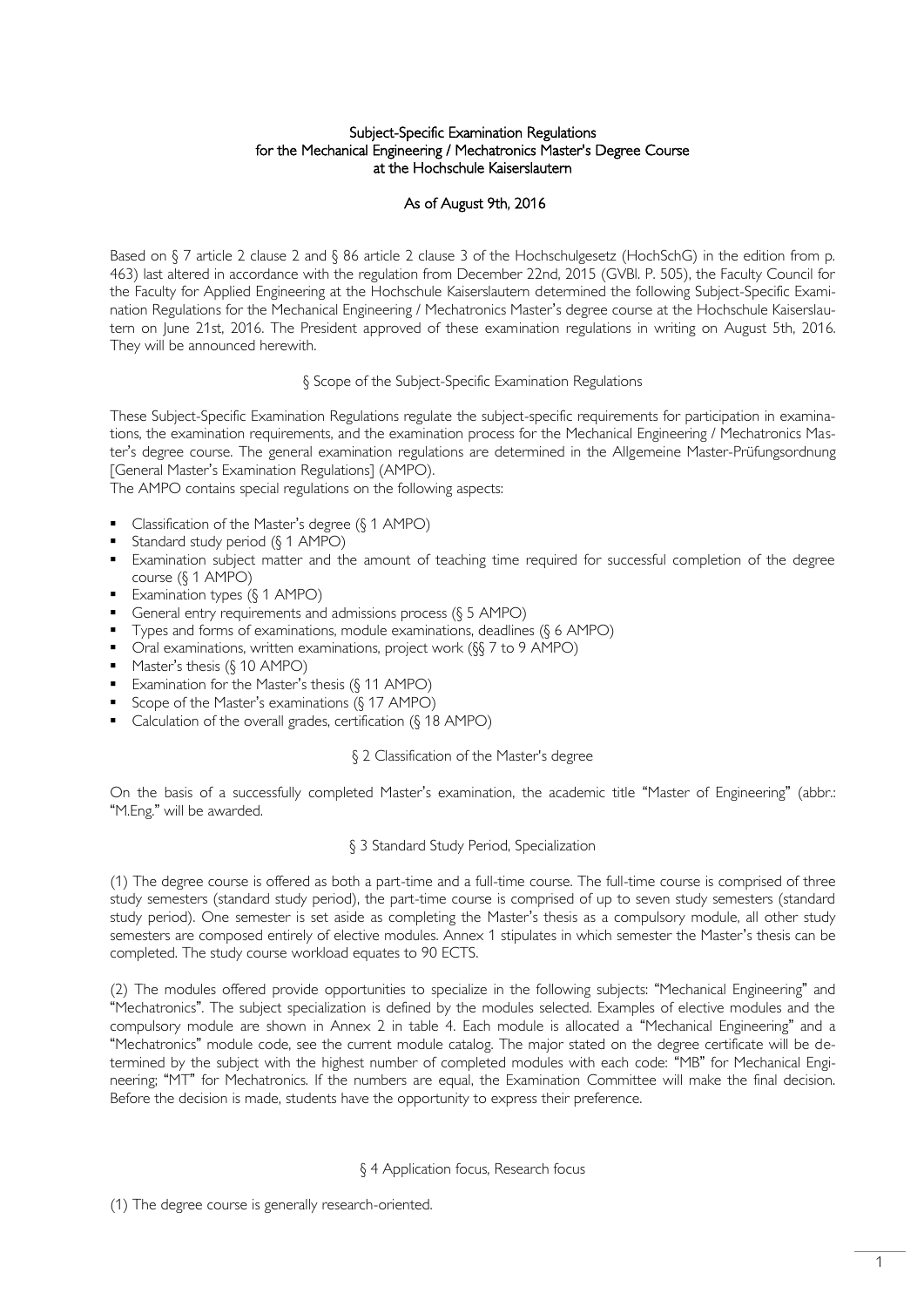(2) If more than 20 ECTS are completed in R&D modules and the Master's thesis is research-based, then the degree course is also considered to be research-oriented. The focus on research will be stated on the Master's degree certificate. The content of the R&D module and Master's thesis should complement one another.

## § 5 Language

(1) The compulsory and elective modules are taught in English or German, see the current module catalog. Examples of elective modules and the compulsory module are shown in Annex 2 in table 4. The language is chosen by the relevant university teachers in a unanimous agreement with the Examination Committee. If the decision is not unanimous, the head of the degree course will decide. The module name (in German or English) corresponds with the language the module is taught in, see the current module catalog.

(2) In exceptional cases, for organizational reasons, it may be that the teaching language of an elective module may be changed at short notice, even if students have already been admitted to it.

(3) The language of the examination usually corresponds with the language of the module. Students can apply to use the other language offered up until the registration deadline. This must be observed in the examination protocol. Students are not entitled to use a language that does not correspond with the language of the module.

(5) The language of the module will be shown on the Master's examination certificate.

#### § 6 Course applicant selection and admission

The selection of applicants and their admission is carried out in accordance with the "Regulations for Selection and Admission" (Annex 3).

#### § 7 Offered modules and admission to elective modules

(1) The current range of modules offered is included in the admission application for this degree course and is published in advance for the 3 semesters at the Hochschule Kaiserslautern website.

(2) The entry requirements for each of the modules can be found in the module handbook.

(3) The letter of admission will stipulate the individual elective modules to which the applicant has been admitted, based on the information provided in their application.

(4) Changes to the selection of elective modules can only be made with approval from the Examination Committee.

(5) In exceptional cases, for organizational reasons, it may be that an elective module is canceled if there are too few participants, even if students have already been admitted to the module.

(6) Module examinations always relate to examination performance.

#### § 8 Form and duration of examinations

(1) The type of examination to be completed for each of the modules can be found in the module handbook.

(2) For an elective module, examination tasks must be set and submitted in the same semester. The module head will announce the schedule at the start of the semester.

(3) There is a separate schedule for mobility modules, which will be agreed upon at the start of the semester between the module head and the students.

(4) If a student can provide evidence of relevant extenuating circumstances, the Examination Committee can extend the deadline for an R&D module by up to 6 weeks.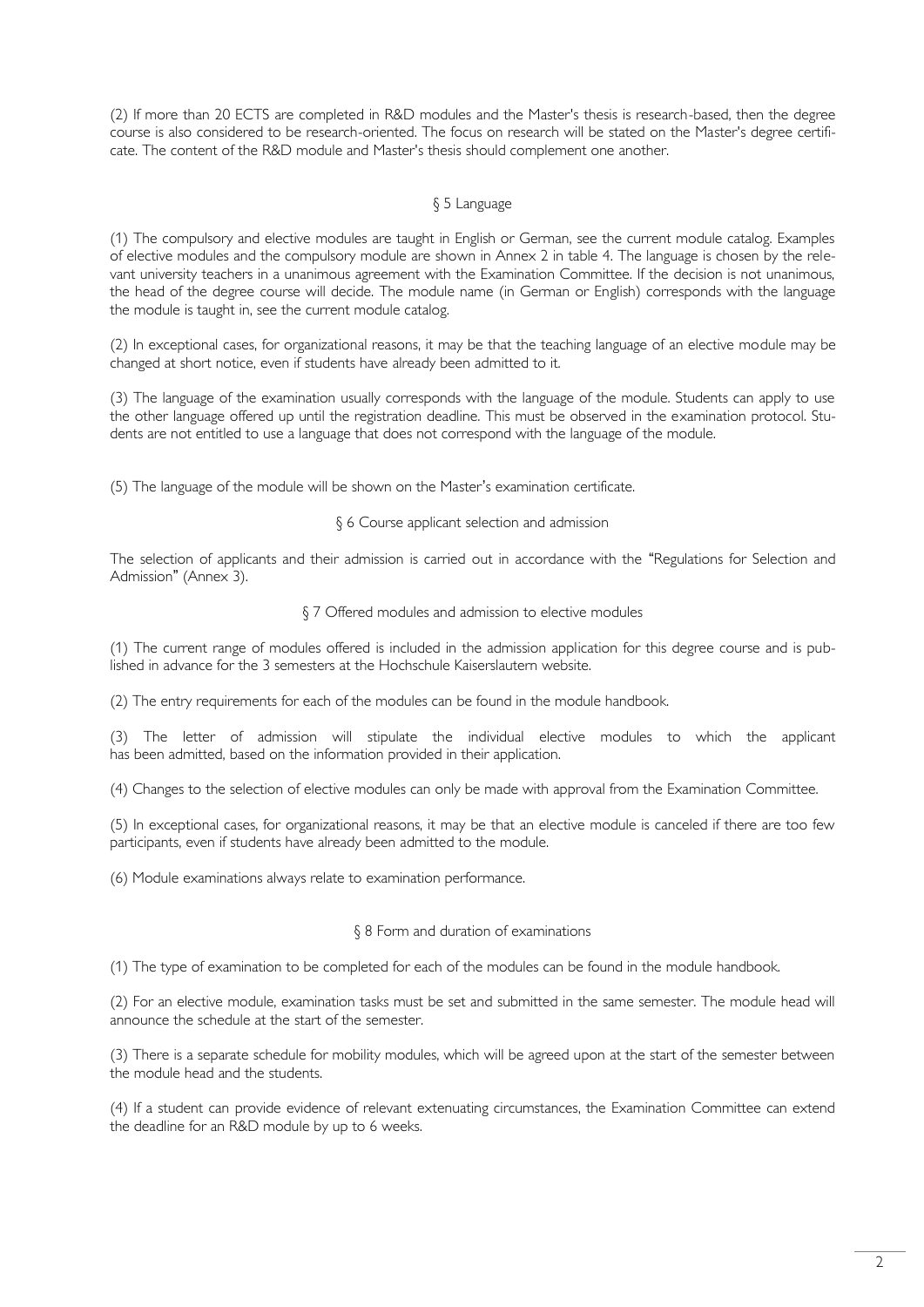### § 9 Master's Thesis and Examination

(1) Students may be accepted for the Master's thesis if they have completed 30 ECTS in the degree course. The Examination Committee may make exceptions to this rule on an individual basis if there are sufficient grounds to do so.

(2) The work must be completed within 6 months.

(3) Master's theses may be completed as group work, as long as the assessed contributions made by each student can be clearly defined and evaluated and comply with §10 article 1 of the AMPO.

(4) The examination on the Master's thesis generally lasts 30 minutes.

#### § 10 Repeating Modules

(1) Elective modules awarded a final evaluation of "insufficient" can be retaken twice. Modules completed with a passing grade may not be retaken.

(2) An examination retake must be taken during the examination period in the two semesters after the initial attempt.

(3) Each student may replace an elective module for which they received an "insufficient" grade with another elective module of the same value, if the examination in that elective module has not yet been failed. The Examination Committee may make exceptions to this rule on an individual basis if there are sufficient grounds to do so. The new module(s) is/are subject to Article 1.

#### § 11 Calculation of the overall grades

The overall grade is calculated from weighted averages of the grades from all successfully completed modules. It is weighted based on the ECTS credits, see the current module catalog. Examples of elective modules and the compulsory module are shown in Annex 2 in table 4. If the ECTS credits achieved exceed 90, the weighting of the mobility module will be reduced accordingly.

## § 12 Validity

(1) The Subject-Specific Examination Regulations come into effect on the day that they are published in the Hochschulanzeiger.

(2) They apply to students who are beginning a Master's degree course in Mechanical Engineering / Mechatronics at the Hochschule Kaiserslautern and those who have already begun their studies.

Kaiserslautern, August 9th, 2016

Prof. Dr. Thomas Reiner Dean of the Faculty for Applied Engineering

Abbreviations:

- ECTS Credits in the European Credit Transfer System
- SS Summer Semester
- WS Winter semester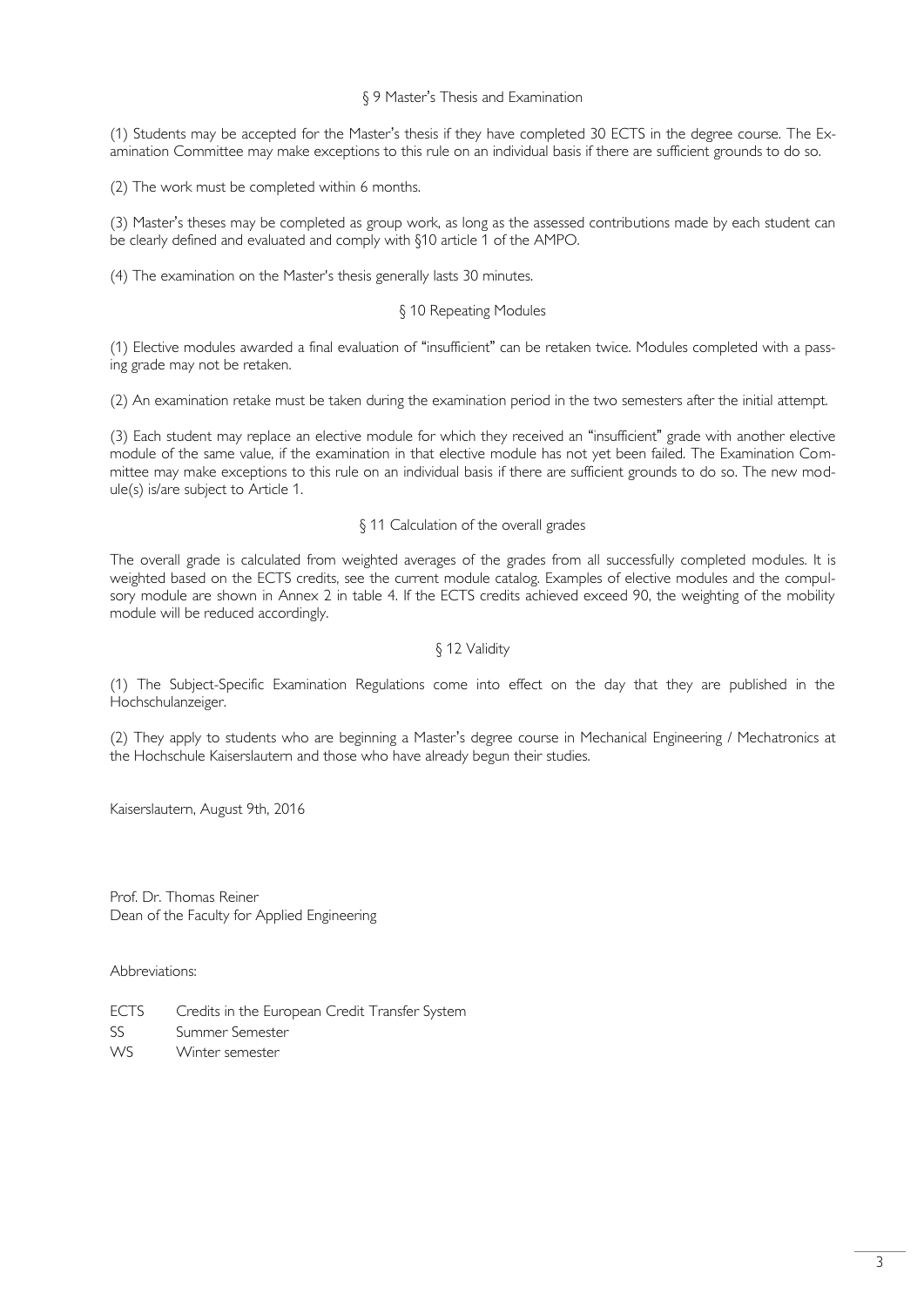# Annex 1 Study Schedule

The full-time study course consists of three semesters, each with a workload of 30 ECTS. The part-time study course consists of 4 to 7 semesters, each with a workload of either 10 or 20 ECTS per semester (exception: the Master's thesis worth 30 ECTS). Teaching for the modules is distributed throughout the week, i.e. there are no blocks of teaching time. No binding information on the schedule can be given until the start of the semester. The workload for each module can be seen in table 4. Each semester, students select modules from the current module catalog worth up to 30 ECTS, with an total of 90 ECTS for the entire course. Examples of elective modules and the compulsory module are shown in Annex 2 in table 4.







4th Study semester

Table 2 Study schedule part-time degree course (20 ECTS)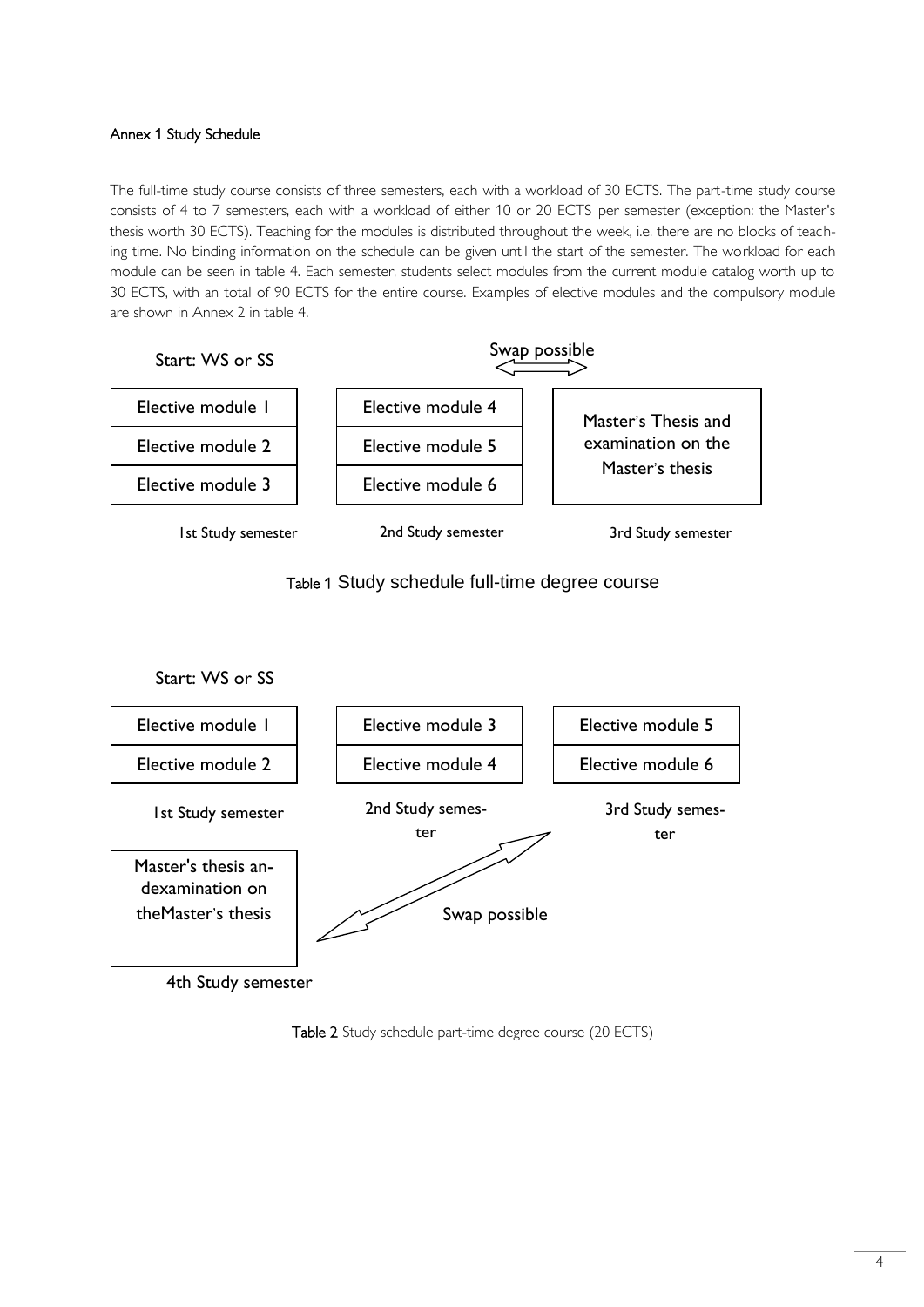

Table 3 Study schedule part-time degree course (10 ECTS)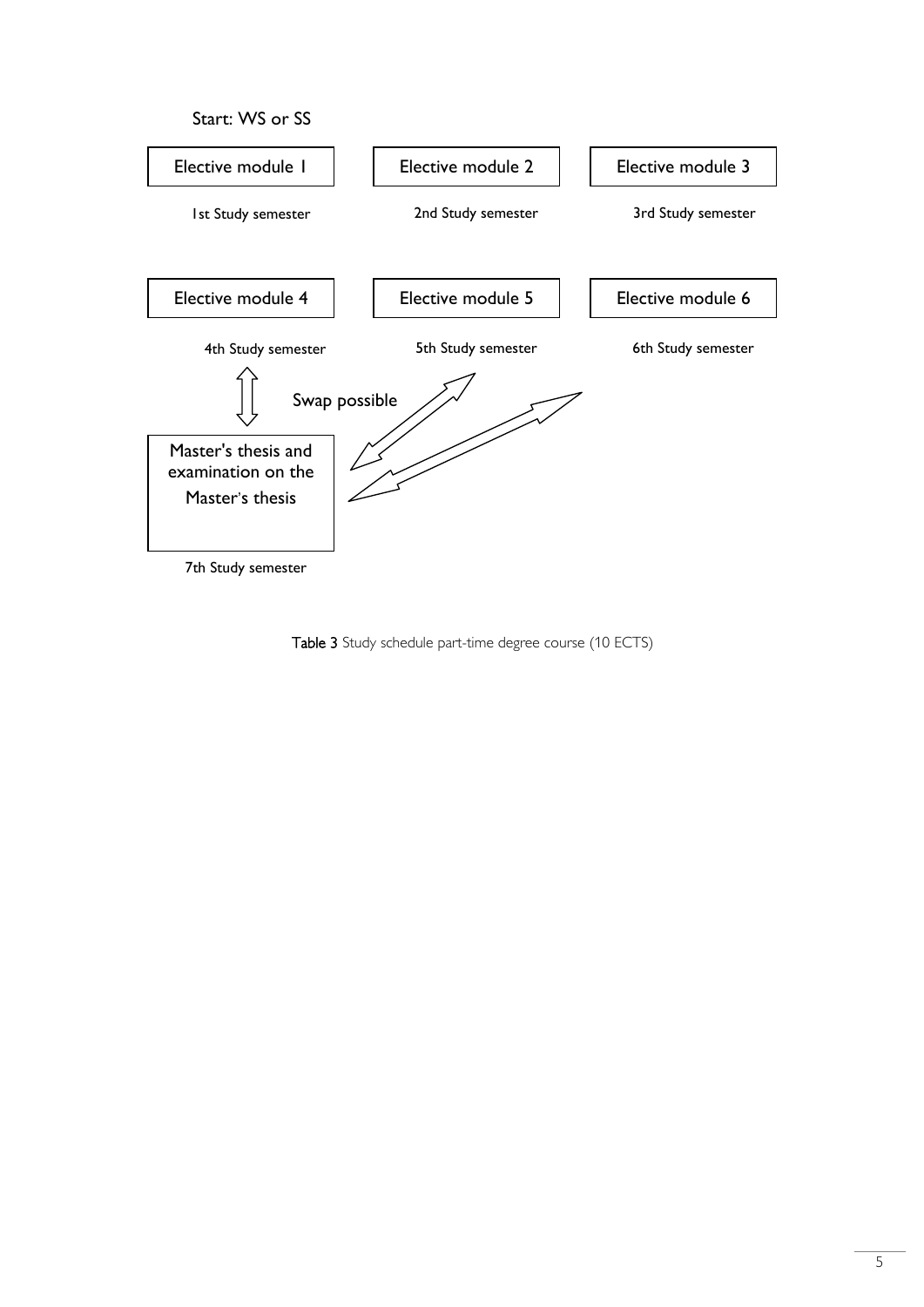# Annex 2 Examples of elective and compulsory modules

| Examples of elective modules                        | <b>ECTS</b> | <b>WS</b> | SS        | MB                                                                                | MT             |
|-----------------------------------------------------|-------------|-----------|-----------|-----------------------------------------------------------------------------------|----------------|
| Automotive drive systems                            | 10          | $\times$  |           | 7                                                                                 | 3              |
| Energy Systems                                      | 10          |           | X         | $\overline{7}$                                                                    | 3              |
| Ergänzende Vertiefungen / Supplementary<br>studies  | 10          | $\times$  | X         | To be determined by the<br><b>Examination Committee</b><br>on an individual basis |                |
| Fiber reinforced plastics                           | 10          |           | X         | 8                                                                                 | 2              |
| Fluid mechanics: CFD and measurement<br>techniques  | 10          | $\times$  |           | 8                                                                                 | $\overline{2}$ |
| F&E-Modul Basis / R&D base module                   | 10          | $\times$  | X         |                                                                                   |                |
| F&E-Modul Aufbau / R&D enhancement<br>module *)     | 20          | $\times$  | $\times$  | To be determined by the<br><b>Examination Committee</b><br>on an individual basis |                |
| F&E-Modul Aufbau / R&D enhancement<br>module *)     | 30          | $\times$  | $\times$  |                                                                                   |                |
| Image processing                                    | 10          | $\times$  |           |                                                                                   |                |
| Lightweight Construction and Acoustics              | 10          | $\times$  |           | 8                                                                                 | $\overline{2}$ |
| Mobility module (semester)                          | 30          | X         | $\times$  | To be determined by the<br><b>Examination Committee</b><br>on an individual basis |                |
| Mobility module (trimester)                         | 20          | $\times$  | $\times$  |                                                                                   |                |
| Numeric methods                                     | 10          |           | X         | 5                                                                                 | 5              |
| Product development: from need to market            | 10          |           | X         | 8                                                                                 | $\overline{2}$ |
| Process Development                                 | 10          |           | X         | 7                                                                                 | 3              |
| Software Engineering for Embedded Systems           | 10          | X         |           | $\overline{2}$                                                                    | $8\,$          |
| Structural durability                               | 10          | X         |           | $\overline{7}$                                                                    | 3              |
| System level rapid development in mecha-<br>tronics | 10          |           | X         | 1                                                                                 | 9              |
| Virtual product development: tools and<br>processes | 10          |           | X         | $\overline{7}$                                                                    | 3              |
| Virtual Production and Logistics                    | 10          |           | X         | 8                                                                                 | 2              |
| Compulsory module                                   | <b>ECTS</b> | <b>WS</b> | <b>SS</b> | MB                                                                                | <b>MT</b>      |
| Master's Thesis and Examination                     | 30          | $\times$  | X         | To be determined by the<br><b>Examination Committee</b><br>on an individual basis |                |

\*) Requirement: completed 10-ECTS R&D base module; a maximum of 40 ECTS may be selected for R&D modules

Table 4 Elective and compulsory modules with workload, semester allocated and technical classification ("Module code"). The module name corresponds with the language it is taught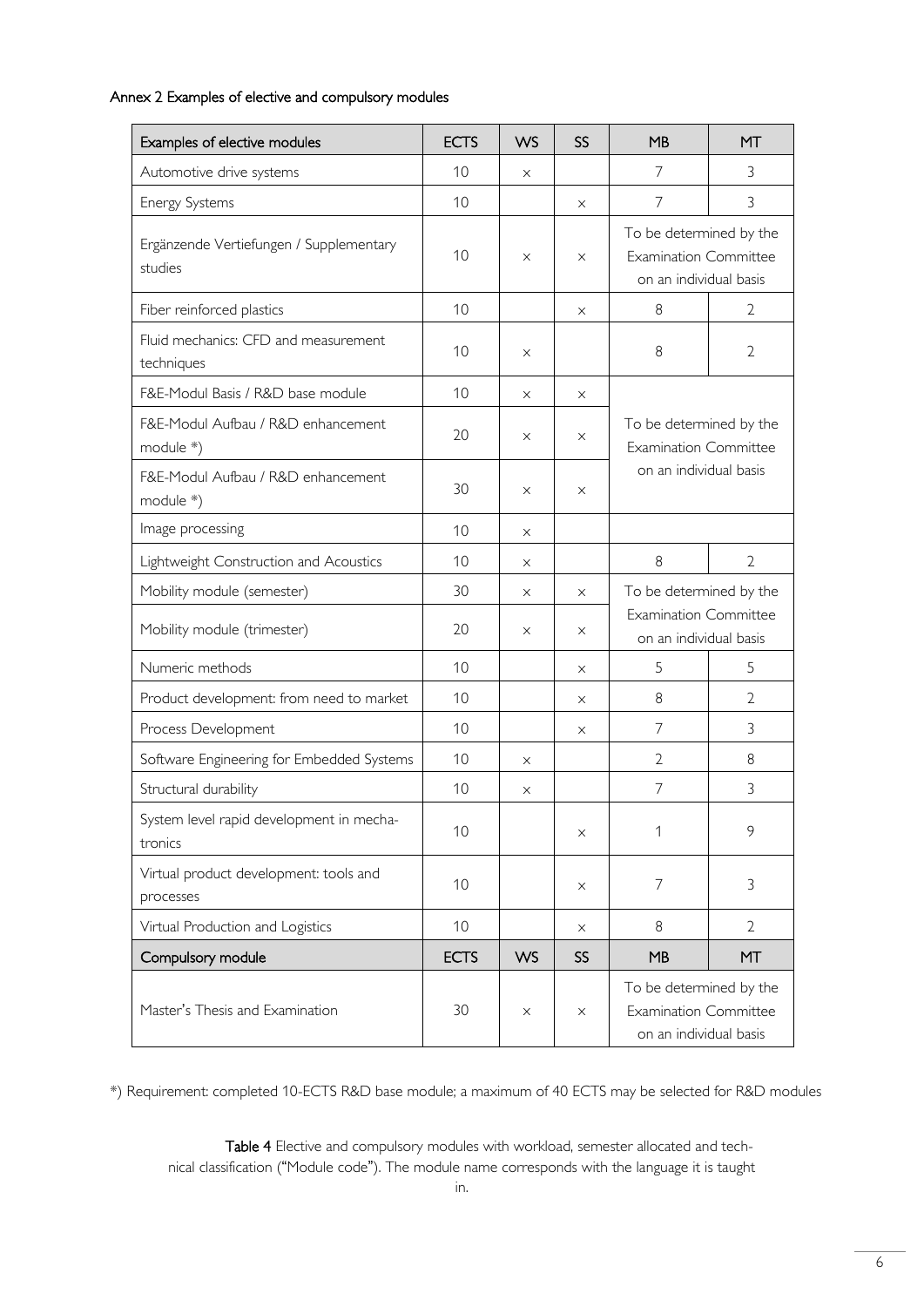# Annex 3 Regulations for selection and admission

## Contents:

- § 1 Special entry requirements
- § 2 Application for admission, application deadline
- § 3 Evaluation process
- § 4 Admission

### § 1 Special entry requirements (evidence for admission)

(1) A requirement for admission to the Master's degree course is evidence of a completed university degree course (210 ECTS) in Mechanical Engineering, Mechatronics, Industrial Engineering with a focus on Mechanical Engineering or a comparable degree course, as well as evidence of the applicant's technical and personal suitability.

Under certain conditions, the Examination Committee may be able to admit applicants with fewer than 210 ECTS, but more than 180 ECTS. These conditions may include the recognition of additional Bachelor modules, extra-curricular studies abroad, relevant professional experience after completing a Bachelor's degree, or successful completion of Bachelor's degree course modules at the HS Kaiserslautern. The Examination Committee will inform admitted students of the requirements before they begin the Master's degree course. The requirements may be fulfilled before or while studying the Master's modules. All requirements must be fulfilled by the time the student registers for the Master's thesis, at the latest.

(3) For the Master's degree course in Mechanical Engineering / Mechatronics, applicants who have completed a university degree in another subject area may apply if it can be determined that the degree course was of equal value. In such cases, fulfillment of the entry requirements can be specified in accordance with article 2.

(4) The Examination Committee is responsible for determining comparability.

(5) Technical suitability is evidenced by appropriate and sound knowledge and skills, generally evidenced by the completion of a relevant study course with overall grades of a maximum of 2.8 (in the German grading system).

(6) Personal suitability is shown by a keen interest in a Master's degree course in Mechanical Engineering / Mechatronics, an appropriately high level of motivation and commitment, which is to be evidenced by a written description of the applicant's personal and professional journey and their motivation for their intent to pursue this course of study.

(7) All applicants whose native language is not German require German skills at least B2 level at the time of submitting the application. Applicants whose native language is not English require good English skills at B2 level, TOEIC Listening and Reading 785, TOEIC Speaking and Writing 310; TOEFL iBT 87, TOEFL ITP 543, IELTS 6.0 or equivalent. The applicants must provide a certificate from a recognized language test as evidence, which was completed within the last 24 months. Applicants for modules taught in German whose native language is not German must evidence their spoken German skills to the degree course head at a B2, Test-DaF-3, or DSH-1 level, or equivalent, by the time the module begins at the latest.

(8) The Examination Committee may be able to admit applicants with only very basic language skills under certain conditions. These conditions may include successful completion of one of the recognized language tests outlined in (7). The Examination Committee will inform admitted students of the requirements before they begin the Master's degree course. All requirements must be fulfilled by the time that lectures start for modules taught in the language in question.